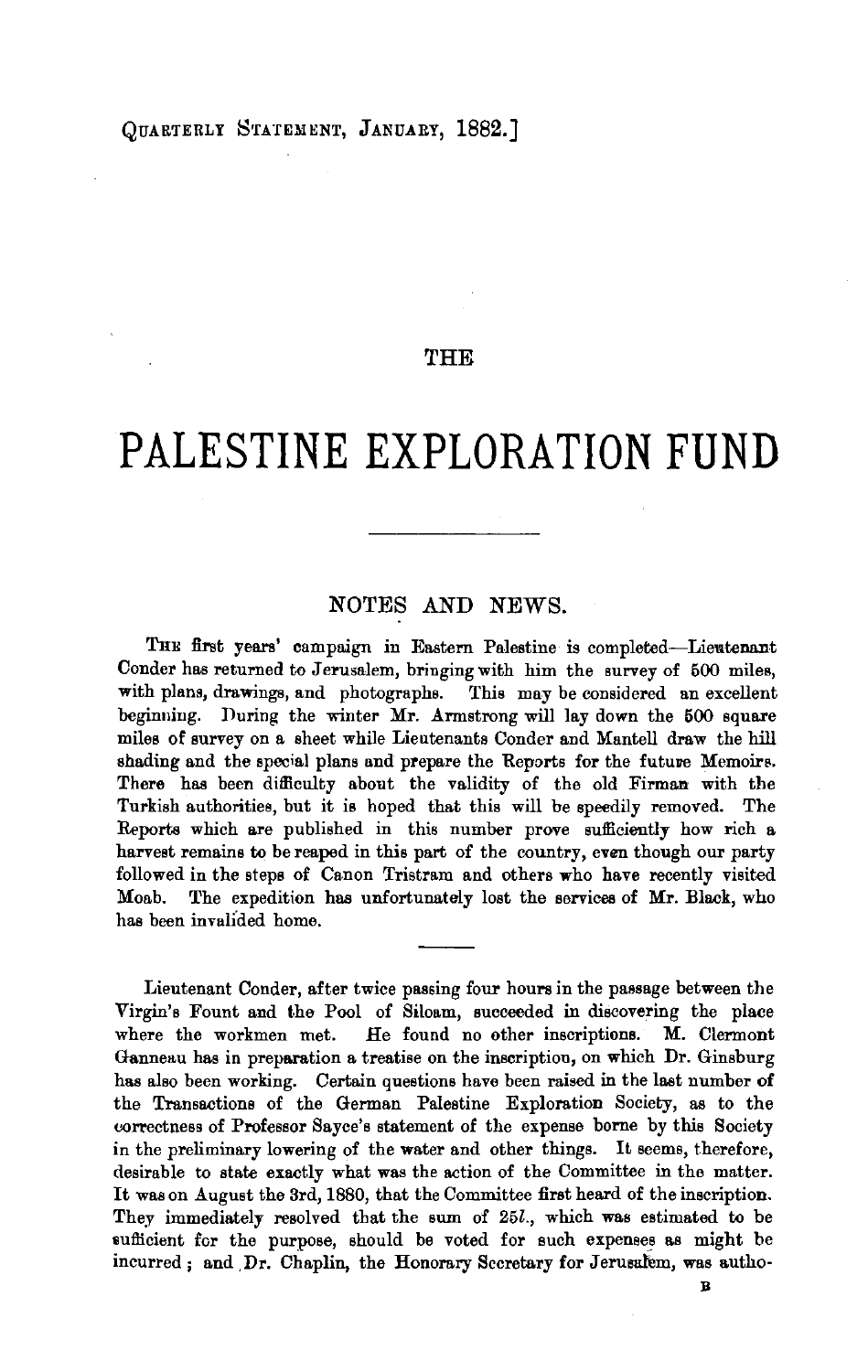rised to draw upon the Treasurer for that amount if necessary. The sum actually drawn by Dr. Chaplin and given to Herr Schick for the purpose was five pounds.

The portion of the work already completed includes special surveys of Heshbou, Elealah, Madeba, Baal-Meon, Nebo, Pisgah, the hot springs of Calirrhow, and Rabboth Ammon. Over 600 names have been found and 200 ruins examined : some 400 cromlechs have been discovered and sketched, with many menhirs and stone circles: search was made, but without result, for remains of the Cities of the Plain : 36 photographs have been taken : a building has been found at Ammon, which Lieutenant Oonder thinks is of Sassanian origin : a number of Arab traditions have been collected : and identifications have been proposed for the *Field* of *Zophim,* the *Ascent of Luhith, Jazer, Sibmah,* and *Minneth.* 

A second rock· hewn channel in connection with the Virgin's Fount has been discovered by Herr Schick, who has made a plan of it, but no copy has yet. been received in England ; it is reported to have carried water direct to the lower Pool of Siloam. A new Crusading Church has also been discovered near Jeremiah's Grotto; Lieutenant Conder has made a plan of it.

It is with the greatest pleasure that we publish three "Notes" from the pen of M. Clermont Ganneau, containing an account of the recent archaeological work. He hopes to be able to continue these notes from time to time. The first is called Note II, because there was an earlier note, which seems to have miscarried. The discovery of the capital with the inscription in Greek and Phœnician characters opens many new and interesting questions in the archreological history of the country. M. Gannou has now quite recovered from his late severe illness.

During the repairs in the Haram Area another gate has been discovered in the eastern wall. It does not appear, however, to be of great antiquity, and is reported to be built in the later masonry. It has been measured and sketched by Sir Charles Wilson, and by Lieutenant Conder.

Colonel Sir Charles Wilson, writing of his recent visit to Palestine, makes the pollowing observations, which will be read with great interest  $\cdot$ following observations, which will be read with great interest :--<br>"In fifteen years there have necessarily been many changes, and some of the

points which struck n:e most may interest you.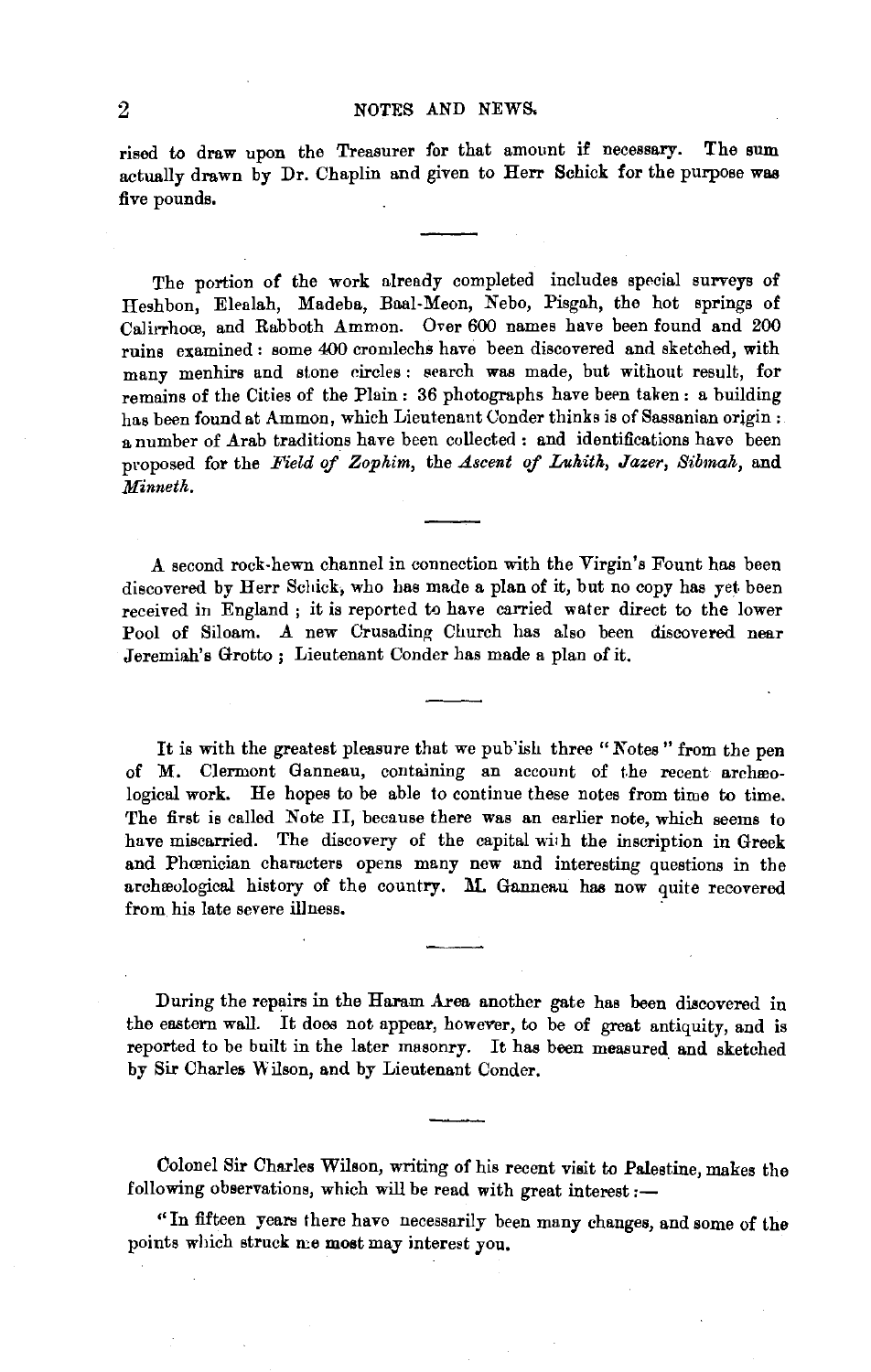" The population of the Lebanon and the area under cultivation have greatly increased, and it was quite a novelty to see all the people going about unarmed. Beirut has grown almost out of my remembrance, and the number of large good houses built during the last few years is quite remarkable. Damascus has hardly changed at all.

"The Haiffa Temple Colony was quite a new feature, but the members of it are, in one sense, doing great harm, for they are rapidly disforesting Carmel. Our man uses the wood as fuel for his factory or mill, I forget which, and a great quantity goes in this way. Charcoal burners also are hard at work. The clearance of trees in some parts was most painfully visible.

"It is hard to trust the memory after fifteen years, but it certainly seemed to me that in the country between Jerin and Jerusalem there had been much planting of olive and fig trees since my day. I used to be struck with the bare aspect of the hills ; I was now struck by the amount of cultivation ; perhaps, however, this may have been due to my late sojourn on the treeless plateau of Anatolia. The smallness of the country, and its natural features, were more than ever striking, after living in a country where all the features are on a large scale, and a journey of nine or ten days is an ordinary incident of Anatolian life.

"At Samaria I found all my excavations filled in, and those made by Anderson on Mount Gerizim were partially filled. It was most extraordinary to notice the fresh appearance of the rubbish thrown out round Justinian's Church on Gerizim, and almost impossible to believe fifteen years had elapsed; the heaps of rubbish looked but a month old.

"I went from Jaffa to Jerusalem by the carriage road, which I had not seen. The people complain of its roughness, but it is the best road I have seen in Turkey, save the French Beirut-Damascus road, and is the only mountain road I know of made by the Turks except that from Trebizonde to Erzrum.

" The opproach to Jerusalem was to me a painful one. When I left in 1866, the only buildings outside the town were the Russian convent, and two or three small houses; now new Jerusalem is almost as large as the old one. I had always liked to think of Jerusalem as the walled city, with its gates closed at nightfall, surrounded by olive gardens, which I had learned to know so well during the survey, and it was anything but pleasant to ride over a hard metalled· road, through a long suburb, such as one sees round a third class Italian town. However, it seemed to remind one of the villas and gardens which spread outside the second wall at the time of the Crucifixion.

"Within the city there has been little change, except the erection or completion of some of the large religious establishments, and after the first halfhour I felt myself quite at home in the winding street and blind alleys. One great change is, however, in progress ; all the rubbish is now being shot into the Pool of Bethesda, which is to be filled up and planted as a public garden; a large portion at the east end had already been levelled up.

" I paid a hurried visit to the site of the German excavations, and was astonished at the work they had managed to do for the small sum of  $£30\degree$ , I think. I believe they have found much of interest, but as many of the pits' were half filled in, I could not examine all the places, nor would any descrip-<br>B 2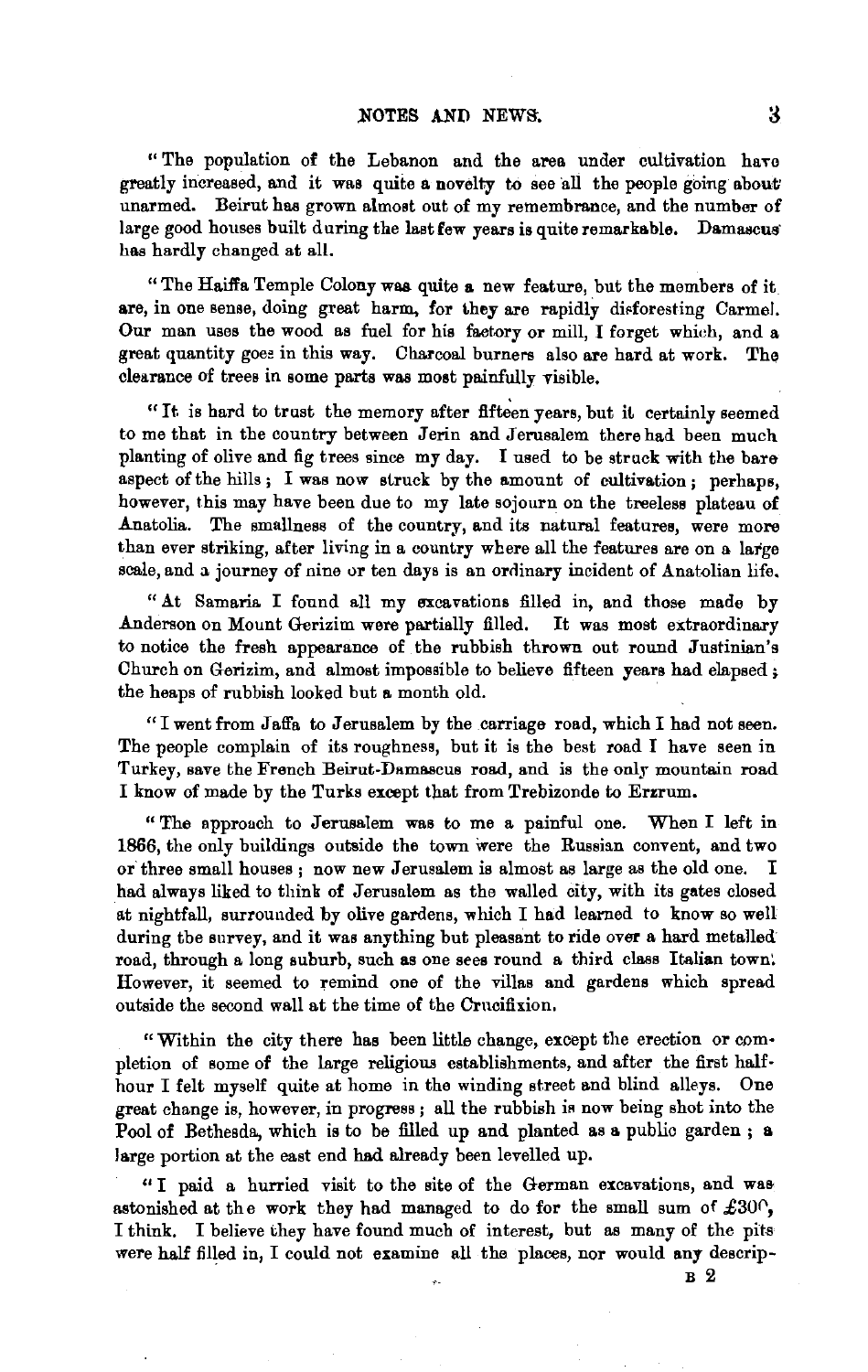tion be easily followed without reference to plans. The excavations seemed to me not to have been exhaustive in any one place, rather a series of small excava: tions, in hope of making a lucky find. One of the most interesting points is the discovery of a second rock-hewn channel, in connection with the Fountain of the Virgin, of which Mr. Schick showed me a plan, and of which I believe he was the discoverer ; it apparently carried water direct to the lower pool of Simulation, and is perhaps older than • the other, which starts off from a corner local perhaps older than • the other, which starts off from a corner in Warren's plan of the conduit. shown in Warren's plan of the conduit. It may throw some light on the cubit question in the inscription. I also saw the supposed city wall uncovered, near Siloam ; it is in the position one might expect to find such a wall, but the masonry did not appear to me such as is usually found in city walls ; it was more like a retaining wall. The publication of the results obtained by the Germans will be looked for with great interest.

"I was glad to find Mr. Schick had still in his possession the original plan of Jerusalem, which I gave him in 1866 to keep as a record of rock lurls.  $He$  has entered on this the exact points at which rock has been found since Colonel Warren left Jerusalem, and I have arranged with him to make a facsimile copy, which I hope may some day be published.

"There are many other minor points, but my letter is already too long; I must mention, however, that I examined and made a plan of the door in the East Haram wall, found by M. Ganneau ; it is comparatively modern, but of interest from its position. You have no doubt received full information about this already."

The support given to the new enterprise during the last twelve months may be considered fairly encouraging. The amount received in all from subscriptions and donations reached, up to December 20th, the total of £2,432 ls. 9d. This is only a little more than enough to cover the cost of the party while in the field. The printing and distribution of the *Quarterly Statement,* and the management expenses, call for another *800l*. The Committee, however, find on all sides a renewal of the old interest which had naturally diminished while the preparties of the memoirs and maps for publication was the only of the only of the only of the only of the only of table in the memoirs and maps for publication was the

Will every subscriber remember that about one-third more than was subscribed this year is *absolutely necessary?* It is too much to ask every one to increase his subscription by one-third, but if every one would only persuade one other to subscribe with him, there would be no difficulty. The circular enclosed may be useful for this purpose. It may also be pointed out that the splendid maps already issued, and those which will be published in the spring, together with the Memoirs and the *Quarterly Statements,* have thrown such a flood of light on Biblical topography, as to render all previous publications on the subject comparatively valueless. What has been done for Western Palestine will now be done for the East, with results equally valuable. It is not a great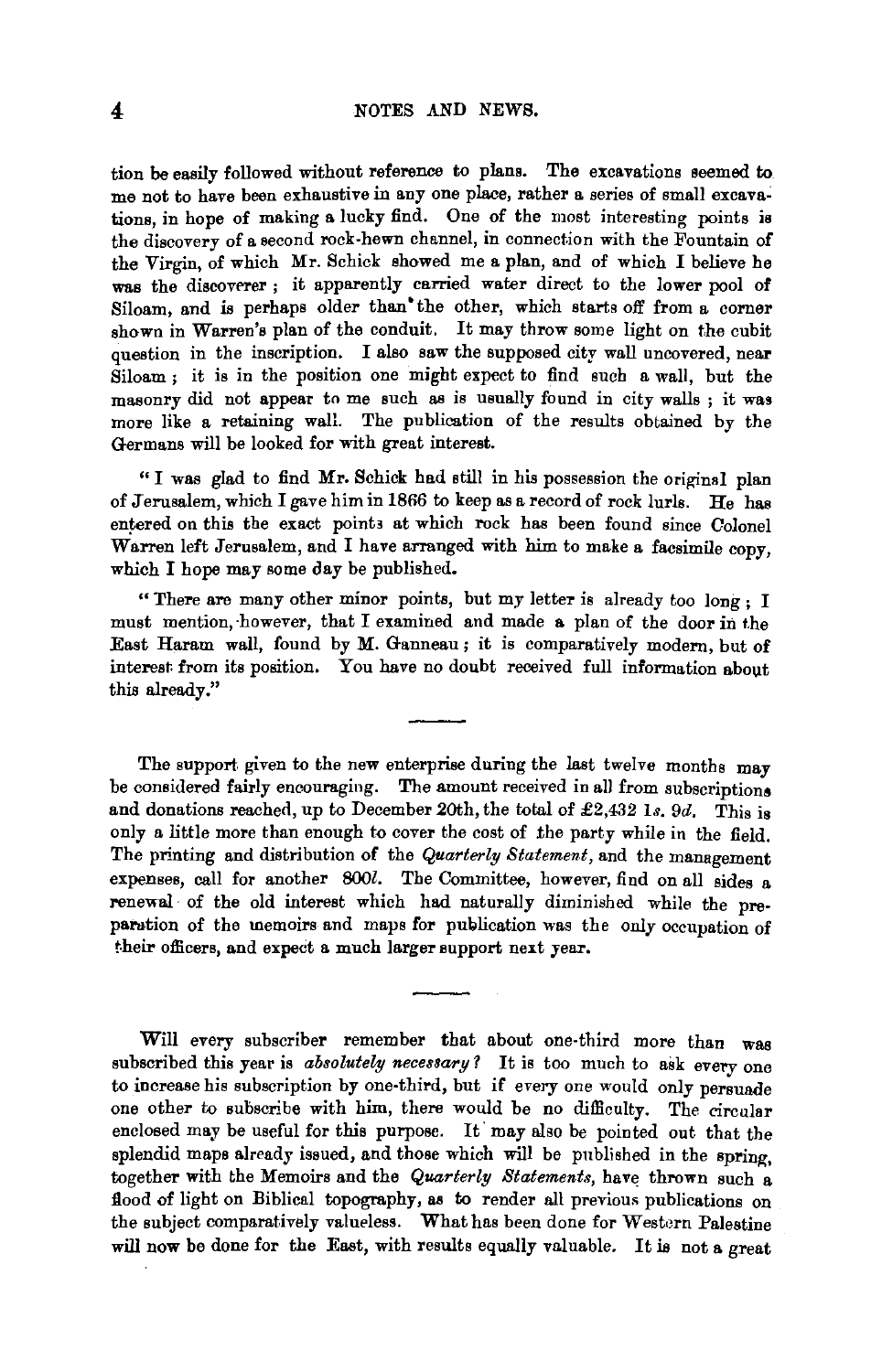## NOTES AND NEWS. 5

thing to ask our 4,000 subscribers, to whom the *Quarterly Statement* is sent, to make up between them the sum of £3,500. And the Committee's hands are greatly strengthened by payment being made early in the year.

During the last twelve months the Committee have issued three volumes of their Memoirs, besides their reduced map of Modern Palestine. The Water Basin Edition of the reduced map with Mr. Saunders's" Introduction" will be ready for the new year. The next volume of Memoirs will also be ready in January : the other volumes will follow as rapidly as possible; and the ancient maps will be completed, it is hoped, in the spring. In addition to these a General Index to the *Quarterly Statement,* 1869-1881, has been prepared and will be issued immediately; the pamphlet "Some of the Biblical Gains from the Survey " is under revision, and a new edition will be published as soon as possible ; lastly an lndex of Bible names with proposed identifications will be printed for and with the new maps already issued.

The Committee have resolved that Branch Associations of the Bible Society (up to March the 1st), all Sunday ·Schools in union with the Sunday School Institute, the Sunday School Union, and the Wesleyan Sunday School Institute, shall be treated as subscribers and be allowed to purchase the map (by appli· cation only to the Secretary) at reduced price.

The Committee have to regret the loss of one of their most valuable members during the last quarter. The Bishop of Jerusalem, Dr. Joseph Barclay, died in the Holy City on Saturday, October 22nd, after a very short illness, and was buried the 8ame afternoon in the Protestant Cemetery on the southern slopes of Mount Zion. Dr. Barclay was a Missionary in Constantinople from 1858 to 1861, and was then for some years Incumbent of Christ Church, Jerusalem. He returned to England in 1873 and became Rector of Stapleford, Herts. He was appointed to the Bishopric of Jerusalem in the autumn of 1879. His diocese extended from the Euphrates to the Levant in Asia, and in Africa from the west to the south of Abyssinia and Galla Land. Dr. Barclay was an aceom· plished linguist as well as a profound Hebrew scholar : he was able to preach in German, Fpanish, Turkish, and Arabic.

The income of the Society from all sources from September 22nd to December 16th, 1881, was £969 17s. 11d. The amount in the Banks on Tuesday, December 20th, was £270 12s. 9d.

It is suggested to subscribers that the safest and most convenient manner of paying subscriptions is through a bank. Many subscribers have adopted this